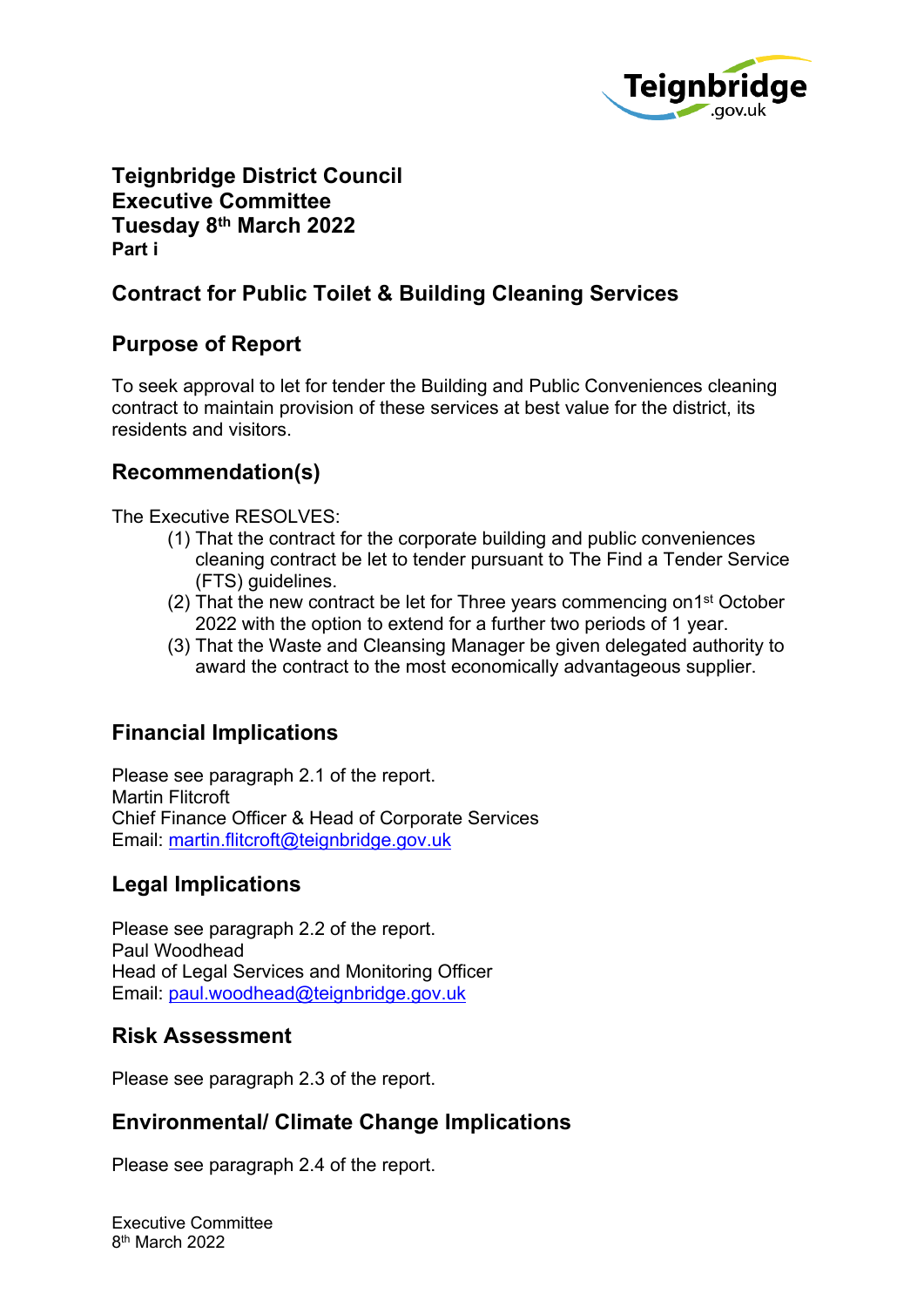

## **Report Author**

Anna Lang Technical Officer [Anna.lang@teignbridge.gov.uk](mailto:Anna.lang@teignbridge.gov.uk)

## **Executive Member**

Cllr Alistair Dewhirst

## **Background Papers**

None

#### **1. Background**

The current contract covers the cleaning of toilet and building assets. It commenced on 1<sup>st</sup> October 2012 and is held by Specialist Hygiene Services Ltd (SHS). Permission was subsequently granted by Members of the Executive to extend this contract for 3 years in 2017 and a further 2 years in 2019. The current contract is due to expire on 30th September 2022 and under FTS Guidelines, due to the value of the contract it cannot to be extended any further and must be re-tendered.

### **2. Implications, Risk Management and Climate Change Impact**

#### **2.1 Financial**

 The current contract is valued at approximately £460,000 per annum. Bringing the total contract value to £2.3m

There are potential savings to be made from retendering the contract through a review of cleansing requirements across sites including frequencies, approach taken and changes at Forde House.

A new contract will also allow the preliminary cost savings from previous public toilets closures to be realised. It is important to note however that costs, particularly staff costs with increases in the National Living Wage and consumables have risen considerably since the start of the current contract and so this is likely to have an impact on future costs.

Some flexibility will be built into the contract to enable any shifts in the service delivery to progress without restrictive financial penalties.

### **2.2 Legal**

There are no particular legal implications arising out of this report. However, if the current supplier is unsuccessful in tendering, or chooses not to submit a tender, there will be staffing implications under the Transfer of Undertakings (Protection of Employment), TUPE, regulations.